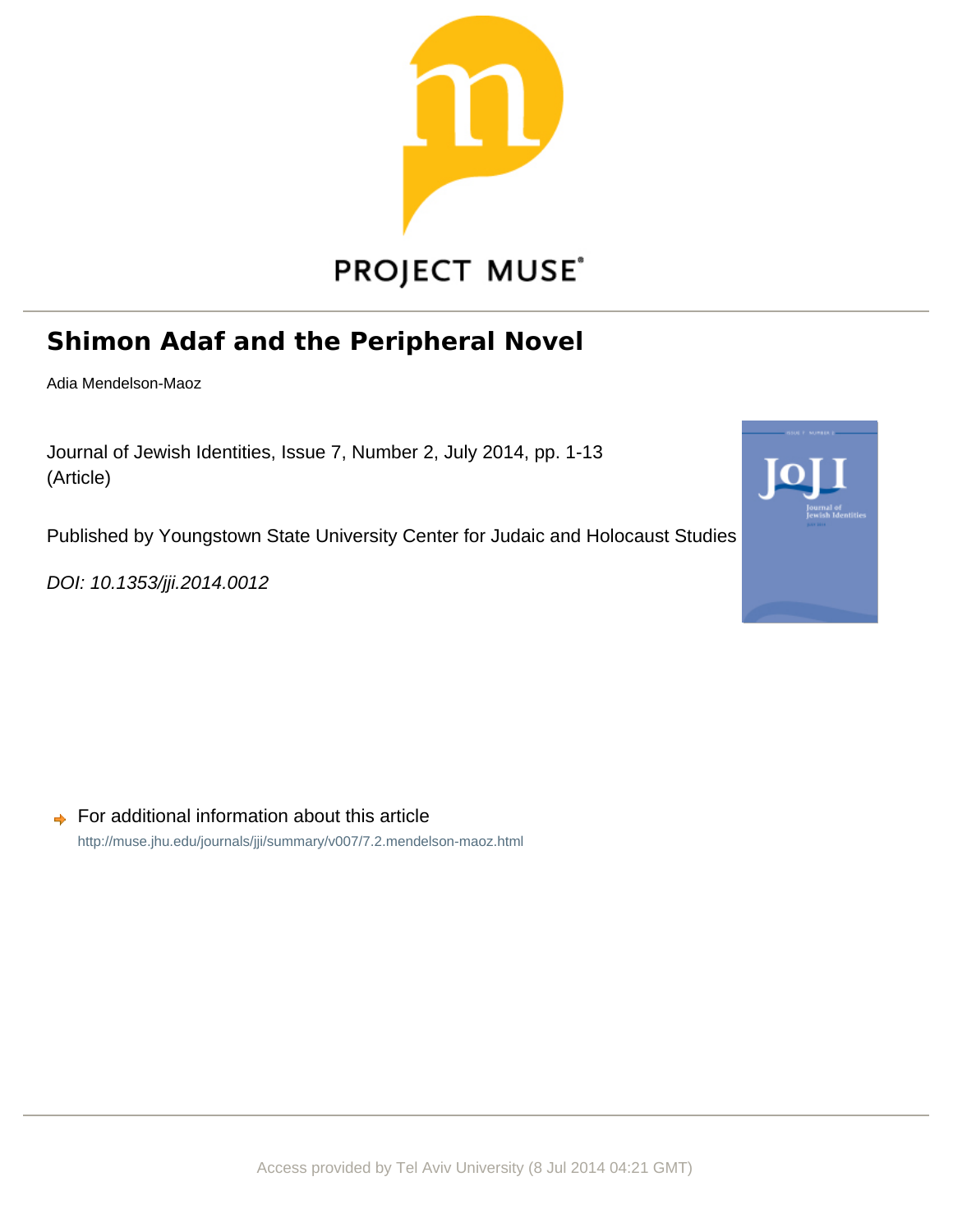## **Shimon Adaf and the Peripheral Novel**

Adia Mendelson-Maoz, The Open University of Israel

#### **Introduction**

In the 1950s, the vast waves of emigration of Jews from Arabic-speaking countries to Israel created a need to house all the newcomers and impelled the new state to confront problems of infrastructure. Initially, the newcomers were housed in *mahanot olim* (immigrant camps) and later in *ma'abarot* (transit camps.)

Early on, permanent housing was offered to immigrants in Arab neighborhoods and towns that had been vacated after the 1948 war, and later, development towns were constructed to house them. The population dispersal policy aimed to build a series of development towns in peripheral areas in Israel that had been sparsely occupied by Jews; towns such as Be-er Sheva and Ashkelon were classified as development towns. In Acre, Beit She-an, Ramla, and Lod, immigrants were housed in Arab neighborhoods evacuated during the 1948 war; later these towns were also classified as development towns. Some transit camps were transformed into development towns, including Kiryat Shmona, Or Akiva, Kiryat Malichi, and Sderot; from 1955 on, new development towns were built, including Shlomi, Ma-alot, Dimona, Kiryat Gat, and Ashdod. Some immigrants were sent to settle there immediately upon their arrival in Israel. The population dispersal policy incorporated plans for expanding the economic infrastructures that were later deferred, however, due to the country's economic crisis. As a result, the overall planning of the development towns was only partially implemented and although population planning was successful, the economic infrastructure was never put into place. Moreover, the small older communities adjacent to the development towns refused to collaborate. Thus, the dispersal of the population that should have resulted in integration led to its diametric opposite: immigrants found themselves stranded in outlying regions, without resources, with high unemployment rates, and few if any municipal services. The school system was less than perfect and the development towns failed to overcome their economic distress.<sup>1</sup>

The canonical Hebrew literature that revolved in the twentieth century around the creation of the "New Jew" and the Sabra image of the native Israeli—who was usually of Ashkenazi origin—chose to locate its protagonists in utopian spaces such as the kibbutz, the moshav, and Jewish cities.<sup>2</sup> Israeli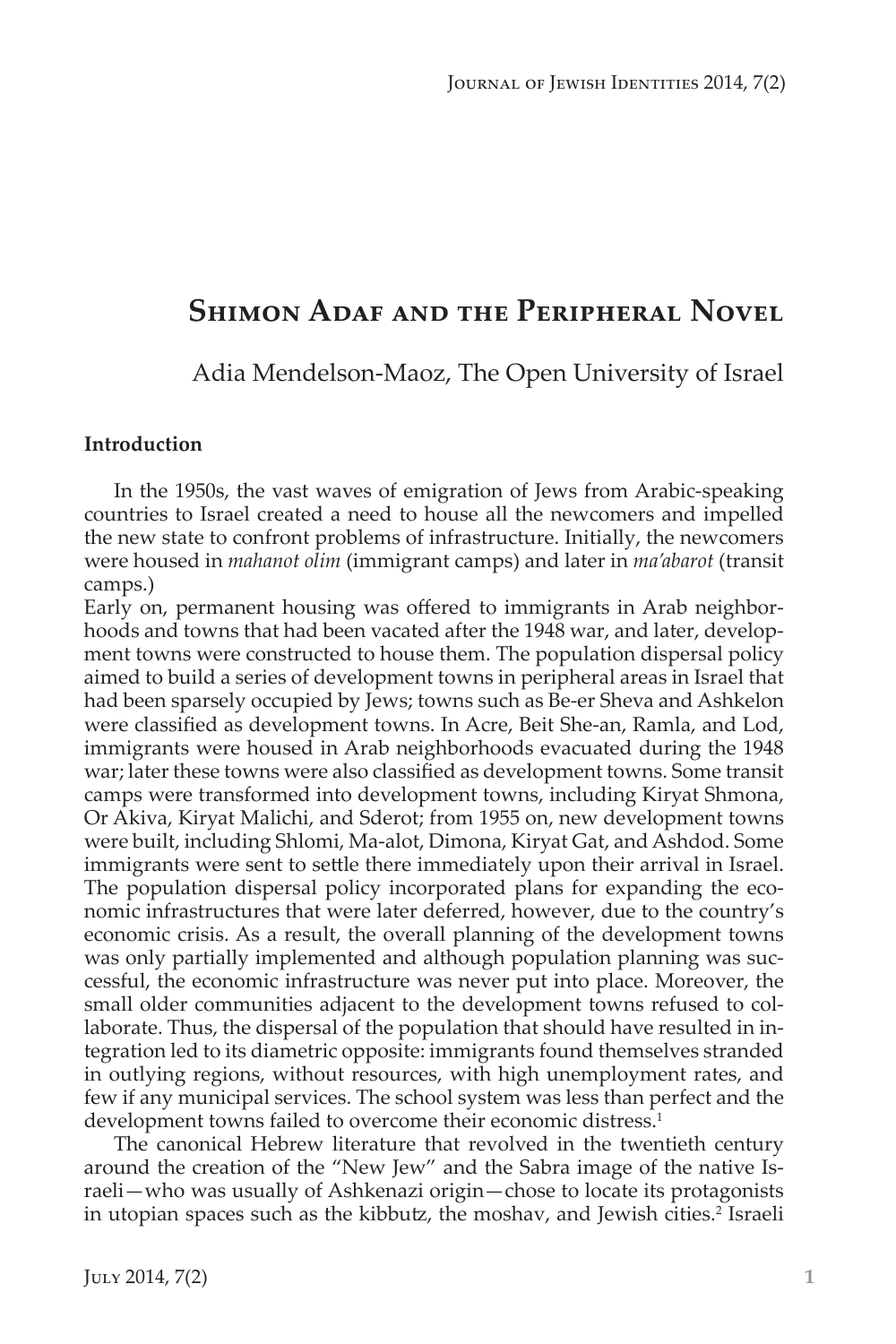spaces such as transit camps, downtrodden neighborhoods, and development towns were rarely mentioned.

In the 1960s, Shimon Ballas's *Ha-ma-abara* (The Transit Camp; 1964)<sup>3</sup> was the first to portray the transit camps. The novel describes immigrants from Iraq, living temporarily in the Oriya transit camp, who have no sense of belonging, and are plunged into helplessness. In addition to this novel, other literary works described the harsh conditions in the transit camps, including Sami Michael's *Shavim ve-shavim yoter* (All Men Are Equal, But Some Are More So; 1974), and Lev Hakak's *Ha-asufim* (Stranger among Brothers; 1977.)<sup>4</sup> In Batya Shimoni's study of transit camp stories, she presents the *ma-abara* (transit camp) as a liminal space, a location neither here nor there, where the traits of the past no longer exist but those of the future have not yet formed. She maintains that "the transit camp's central, most prominent quality in all the literary works is that it is ex-territorial,"<sup>5</sup> a space viewed as a "non-place," detached and isolated, a place of mud, dirt, and death, that is often interspersed with a sense of entrapment; the feeling that there is no way out for the protagonists.

In recent decades, tension between the hegemonic-Zionist space and the peripheral space has become an integral facet of Mizrahi literature. The transit camp has given way to descriptions of a neighborhood or a development town. These describe the vibrant life in marginal and peripheral spaces that is engraved in the identities of immigrants as well as the identities of their children. As Batya Shimoni remarks:

As in transit-camp stories, there is a close affinity between the characters' geo-social living space and their existential condition. But the transit camp was a liminal space with inherent hopes for change, though they were generally dashed, while the neighborhood or development town was usually depicted in literature as a choking, castrating space where the only options for escape were crime or becoming more religious—two choices that reflect not only feelings of alienation from normative Israeli society, but also defiance of it.<sup>6</sup>

Many works portray neighborhood spaces. One notable novel is *Tel*  Aviv Mizrah (1998),<sup>7</sup> the sequel to Shimon Balas's *Ha-ma-abara*, in which he presents the same characters and their lives ten years later. Interestingly, the book was ready for publication in the 1960s, a few years after *Ha-maabara* appeared, but it was turned down by the publishers and in fact was published only thirty years later. Balas was the first to write about a neighborhood that was designed to provide permanent homes for immigrants who had left the transit camps. Other literary presentations of such spaces can be found in works of younger authors such as Albert Suissa in *Akud*  (The Bound; 1990),<sup>8</sup> which depicts Jerusalem's Ir Ganim neighborhood, and in Dudu Busi's *Ha-yareach yarok ba-wadi* (The Moon is Green on the Wadi; 2000)9 set in Tel Aviv's Hatikva neighborhood. Ronit Matalon's *Zarim babayit* (Stranger at Home; 1992)<sup>10</sup> is a collection of short stories that do not articulate a specific location in Israel, but relate to a peripheral neighborhood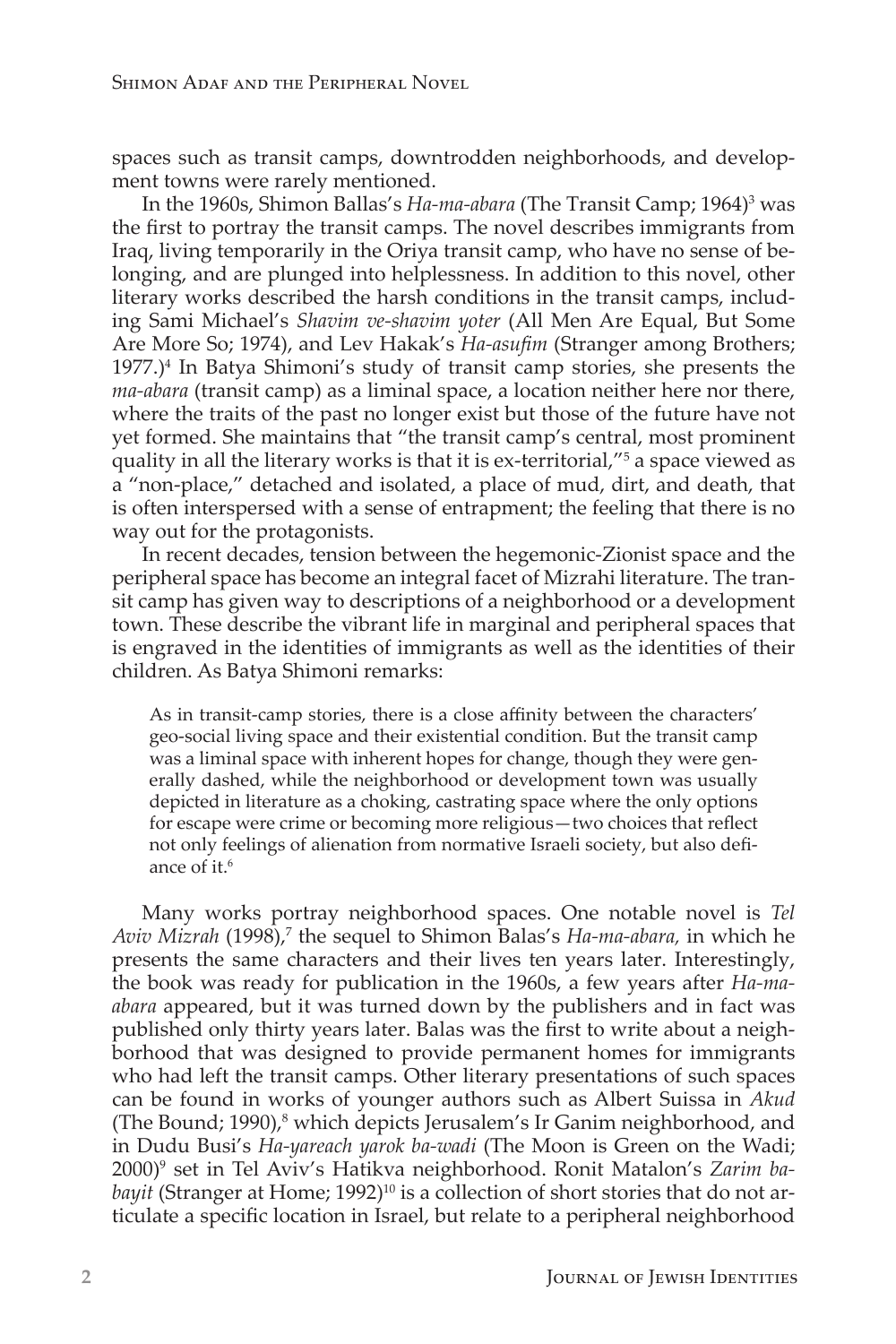on the fringes of the Tel Aviv metropolis. In these texts, the protagonists are children living in a poor and isolated neighborhood on the outskirts of a large city, a space that produces marginal people, unable to escape from it or find acceptance in mainstream society.

Shimon Adaf's works, including *Kilometer ve-yomaim lifnei ha-shkia* (One Mile and Two Days before Sunset; 2004), *Halev ha-kavur (*A Mere Mortal; 2006), *Panim tzruvei hama* (Sunburned Faces; 2008), and *Mox nox* (2011)<sup>11</sup> highlight the tension between Israel's periphery— in this case, a southern development town—and the Tel Aviv metropolis. Unlike most other texts, which are set in poor neighborhoods close to a big city, Adaf's works stress the geographical distance between the two locations, and capture the protagonists' incessant movement between them. In fact, contrary to Shimoni's claim, Adaf's protagonists are capable of putting the southern development town behind them and "making it" in the big city without turning to crime or religion. Their success is only external, however, in that a sense of foreignness always clings to them wherever they might be.

Adaf's peripheral novels illustrate the multifaceted relationships between the periphery and the center. These relationships evolve through his writing and utilize different spatial concepts. Here, I examine Adaf's *Sunburned Faces* and *Mox Nox* by applying Deleuze and Guattari's concepts of "striated" space and "smooth" space to elaborate on the differences between the two novels, their diverse attitudes toward space, and their ideological significance. I then discuss the spatial processes in the works of Adaf and his shift toward "nomadic art."

#### **Getting Lost in** *Sunburned Faces*

*Sunburned Faces* is a three-part novel: the first part focuses on Flora, a child growing up in Netivot, the second part depicts her twenty years later, now a mother and a writer living in Tel Aviv, and the third is a shorter part that contains an excerpt from a book she is writing.

The first part, describing Flora's childhood, paints a picture of a vibrant town. Although it is disadvantaged and poor, the town is not viewed through a prism of discrimination or scarcity. The families and their beliefs (such as the holiness of the Baba Sali) are not presented from a distant, folkloristic perspective, but are part of the living and breathing fabric.

At the age of twelve, Flora walks home from school one day and is attacked by a gang from her school. When she gets home, with a deep cut in her forehead, she stops talking and stays mute for two months.

The narrative opens on the night the power of speech is restored to her, the night when she apparently sees a divine vision while watching TV in the living room:

And God told her: 'arise, shine; for thy light has dawned<sup>12</sup> And he let her fall down from her life, although she did not know how high she was. And she fell.13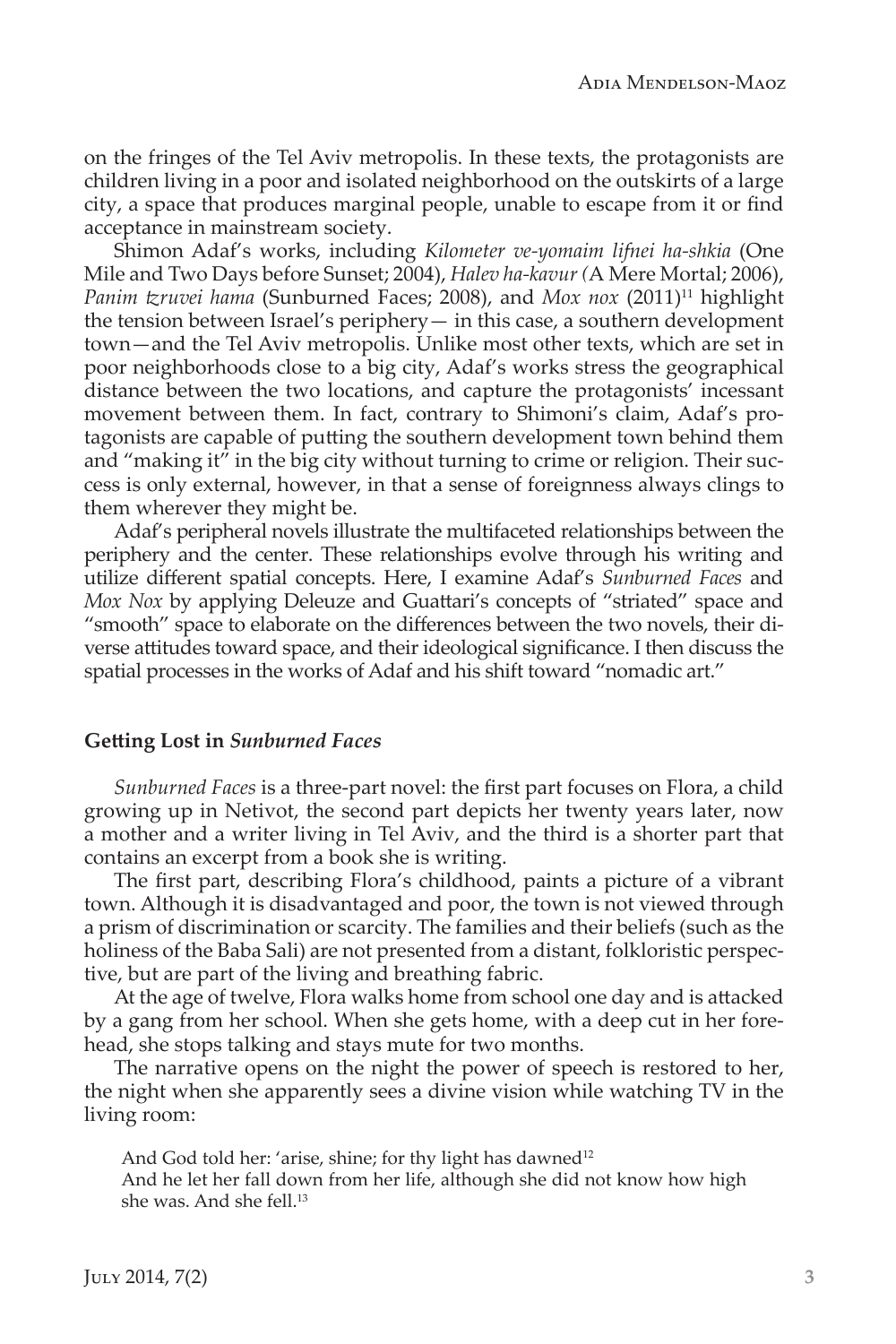SHIMON ADAF AND THE PERIPHERAL NOVEL

Flora attributes divine meaning to the voice emanating from the TV, presumably the daily Torah portion that once concluded Israeli TV broadcasts.<sup>14</sup> The quotation is from Isaiah, 60:1. This metaphysical experience leads her to change her name to "Ori" (literally, "my light"), and to end her self-imposed silence. After this revelation, she changes: the revelation intensifies her awareness of new sights and voices and of her family and friends:

Different birds drew her attention every step of the way: a sparrow, a warbler and a house sparrow. She did not see them as a mass of grey chirping feathers. Each bird existed in its singularity: species separate from species, part separate from part. With no words to hide the difference and cover the boundaries between existence and existence the world grasped by the senses becomes clear. Even if sometime it seems as if the opposite is the right answer. Language pays the penalty for creating distinctions but only to a certain limit. Beyond this limit, it is too general, obscure. It lacks sharpness.<sup>15</sup>

Ori's revelatory experience occurs at puberty, at the end of an innocent childhood that plunged her into the world of adults and her mother's illness. Na-ama Gershi commented that "After the revelation, Ori becomes more aware and better understands the townspeople's economic hardships, her parents' battle for everyday existence, and the fear of losing their jobs. Her gaze at her surroundings becomes more involved and compassionate."16

With her growing awareness of her surroundings, Ori is pulled into the world of books: "During the Passover break, two weeks after her Bat-Mitzvah party, a desire for reading was born in Ori, while a desire for writing hastily followed, like a pair of twins bursting from the womb; the hand of one clutching at her sister's heel, at her neck."<sup>17</sup> Unlike the books on her school reading list, such as Galila Ron-Feder's *Ba-or u-ba-seter* (In Light and in Secrecy), about Ze'ev Jabotinsky, or *El atsmi* (To Myself) with its focus on Israeli teenagers, Ori prefers fantasy and is captivated by a series of books titled *Erela, ha-feya ha-hokeret* (Erela, the Fairy Detective), about an English girl whose parents are killed in an accident when she is twelve. She, after substantial suffering, relocates to a magical land<sup>18</sup> and there, she becomes a heroine and solves mysteries. Once Ori discovers the magic land, she alternates between the fantastic realms of the books and the local space of Netivot. She begins to see Netivot through the perspective of her older sister, who calls this space "*balad jua,*" the village of hungry people. The transition between the two spaces reveals both the city and the family space. Netivot is described as heat-wave, insect stricken, production-line,<sup>19</sup> with a glassy east wind and exhausted birds.<sup>20</sup> Her family's hardships also worsen. Ori's mother is dying, her sister feels trapped and plans to escape from Netivot, and their brother, Asher, is entangled in an abusive relationship with two gym teachers.

The first part of the book closes as it opened, with a mystical encounter with God. But this time, it is not God who makes contact with Ori; rather she calls Him. During her school's annual fieldtrip to the countryside, Ori seeks to return to God what he had given her: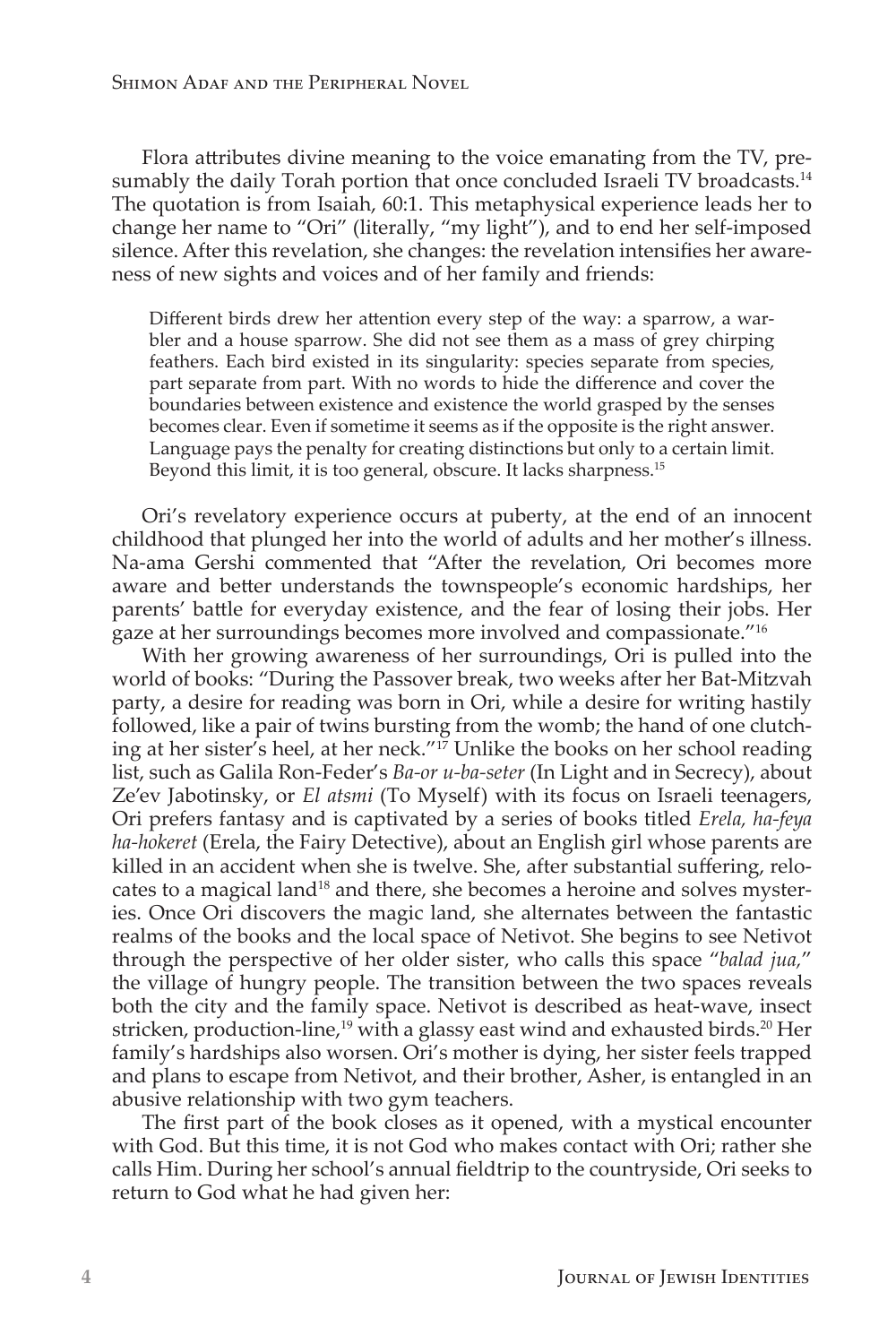To give, to return what has been lent to her. What she has grown weary of. Two images appeared before her eyes: Asher surrounded by Judi and Josh, fondling him, her mother in their living-room coughing and spitting blood on the floor. What's the point of it all? She was cheated. It was all a lie from the very beginning, since he restored the power of speech to her.<sup>21</sup>

The book's second part is set in 2006, twenty years later. Ori lives in Tel Aviv, is married to a computer analyst, has a four-year-old daughter, and is the author of a successful series of books for children and teenagers. Ori left Netivot after her mother's death. Her siblings left home, whereas her father, whose love she always longed for but never received, has remarried. Ori left home to attend a Jerusalem boarding school when she was fourteen, and later attempted to build a new life in Tel Aviv, totally cut off from her birthplace, which she refuses to visit. Yet Tel Aviv is not a home for her either: Tel Aviv repels her. It is full of cockroaches,<sup>22</sup> and alien. The adult Ori has failed to create a world of her own. She does not know where she is or "why she came here."<sup>23</sup>

Ori the grown woman continues to escape from realistic spaces to fantastic ones. In an essay she writes about the land of magic, she describes how the child-heroine can be transported into another world, and thus leaves reality. Similar spatial transitions are created in the books she writes for teenagers, entitled for example: *Me-evar la-harei ha-hoshech* (Across the Dark Mountains), and *Mapa la-halicha le-ibud* (A Map for Getting Lost.) Gershi maintains that the novel's second part:

…becomes a journey of wandering in search of the secret door that will allow the heroine (and the readers) to step out of the nauseating world of the present, but there is no such magical door, neither in the many quotations from literature, nor in the fantasy chapters that Ori writes at the end of the book.<sup>24</sup>

Though Ori lives in Tel Aviv, she is not wholly there: as her husband says, "it's as if this part takes you over, it's your whole world. You're closed in your own universe… I no longer know where you are—there or here with us."25

The end of the second part might be the conclusion of the whole narrative, since the third part presents an excerpt from the book that she is writing. It can be seen as the end of a long maturation process, and an abandonment of the fantasy world, since Ori returns to her husband and daughter. This part ends with a hint about a third mystical experience—a ray of light strikes her in the novel's actual last line, suggesting a form of acceptance and even a metaphysical tikkun. However, it may be too naive and not convincing enough to conclude with such an optimistic gaze,<sup>26</sup> since the final part of the novel presents the last chapter of the Ariella series that Ori is writing, which might imply that the solution to Ori's problem is an aesthetic one.

This last part is shorter, printed in a different font, and ostensibly targets adolescent readers. In this part, Ori describes the character of Ariella, who learns the secret of all the magic lands, and takes on the mission of safeguarding them. Concluding the novel with this excerpt suggests that the continuous zigzagging between spaces continues, as does the unresolved quest for home.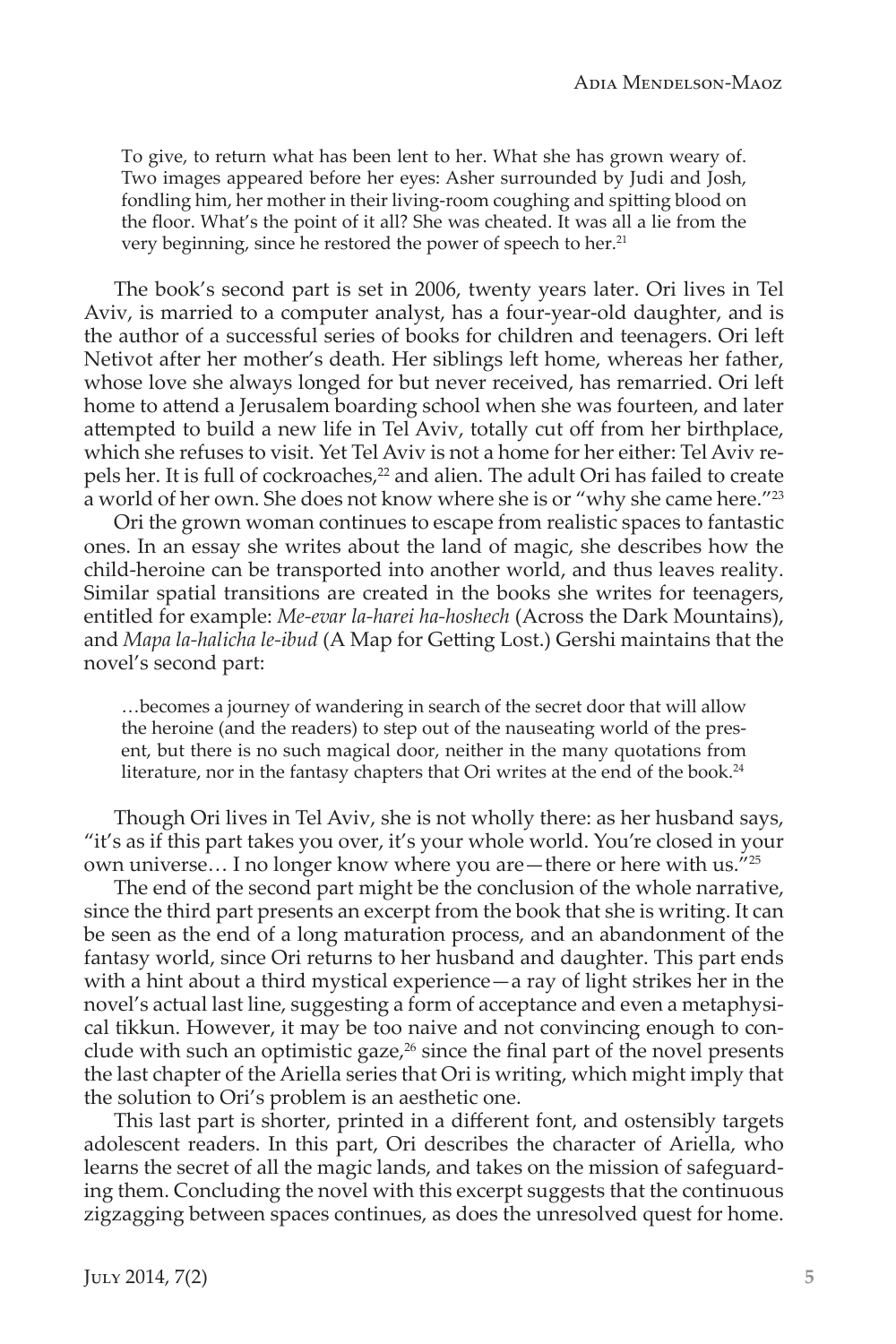This is also seen in the blog that Adaf creates for Ori. In this blog, her character speaks and answers readers' questions. The blog emphasizes that the narrative is not hermetically closed and thus questions, difficulties, and uncertainty continue to diffuse around the protagonist.<sup>27</sup>

According to Yael Dekel, *Panim tzuvei hama* constructs "a new interpretation of the tension between 'the place' and 'a place,' an interpretation that nevertheless maintains a gap between the two, manifesting a tension between the periphery and the center in Israel."28 Gurevitz and Aran suggested that "the place" is one that is sanctified such as Israel or Jerusalem, and has an ideological charge that is generally experienced from outside.<sup>29</sup> In contrast, "a place," is an uncategorized, tangible, mundane place. Dekel develops the contrast between "a place" and "the place" to include the opposition between periphery and center, between Netivot and Tel Aviv. She creates an analogy between this novel and the works of Jewish maskilim in Europe who saw their birthplace in Eastern Europe as "a place" but aspired to "the place"—that is, the big city. When the maskilim finally reached the big city, they were confronted with a relentless sense of alienation and detachment and, in most cases, they found themselves in limbo.

Dekel discusses the inability to move from "a place" to "the place" successfully. Ori manages to flee from her birthplace in the development town to Tel Aviv. In the wake of her revelation, she begins reading and writing, developing a new language, the language of the hegemony, that leads her to become a renowned children's author.

We meet her in the second part of the work, living a normative, comfortable, family life that is completely antithetical to her childhood in Netivot. Yet at the same time, that experience becomes repellent and Ori fails to find her place, continuing to search but getting lost, mirroring the title of one of her books, *A Map for Getting Lost.*

Deleuze and Guattari use the concept of a rhizome—a branched root-like stem that connects rootless plants to the Earth by means of horizontal (not vertical) ties—to propose a different concept of space. In the context of deterritorialization, they make a distinction between "striated spaces"*—*arranged, divided, classifiable spaces, spaces of supervision, and territorial borders that are directed by ideology, and "smooth spaces" that have no markers of transition or borders. These spaces are rhizomatic in that they have no center, and consist of lines of flight and unstable dynamism, offering a "flat multiplicity" that is multi-hued, though without any hierarchy.<sup>30</sup>

Zionist ideology created a "striated space" with hierarchies of center and periphery, and borders demarcating populations. From this perspective, the development towns and their residents were eternally marginalized. *Panim tzruvei hama* is structured chronologically and linearly. The first part is set in Netivot, and the second takes place in Tel Aviv. Ori rarely leaves Tel Aviv and refuses to visit Netivot. She internalizes the cultural-ideological border between the two spaces, and thus, for her, leaving her birthplace would be a transition with no way back. Yet, by believing in this separation, Tel Aviv also becomes a "quarantine zone"—a place she cannot escape from, except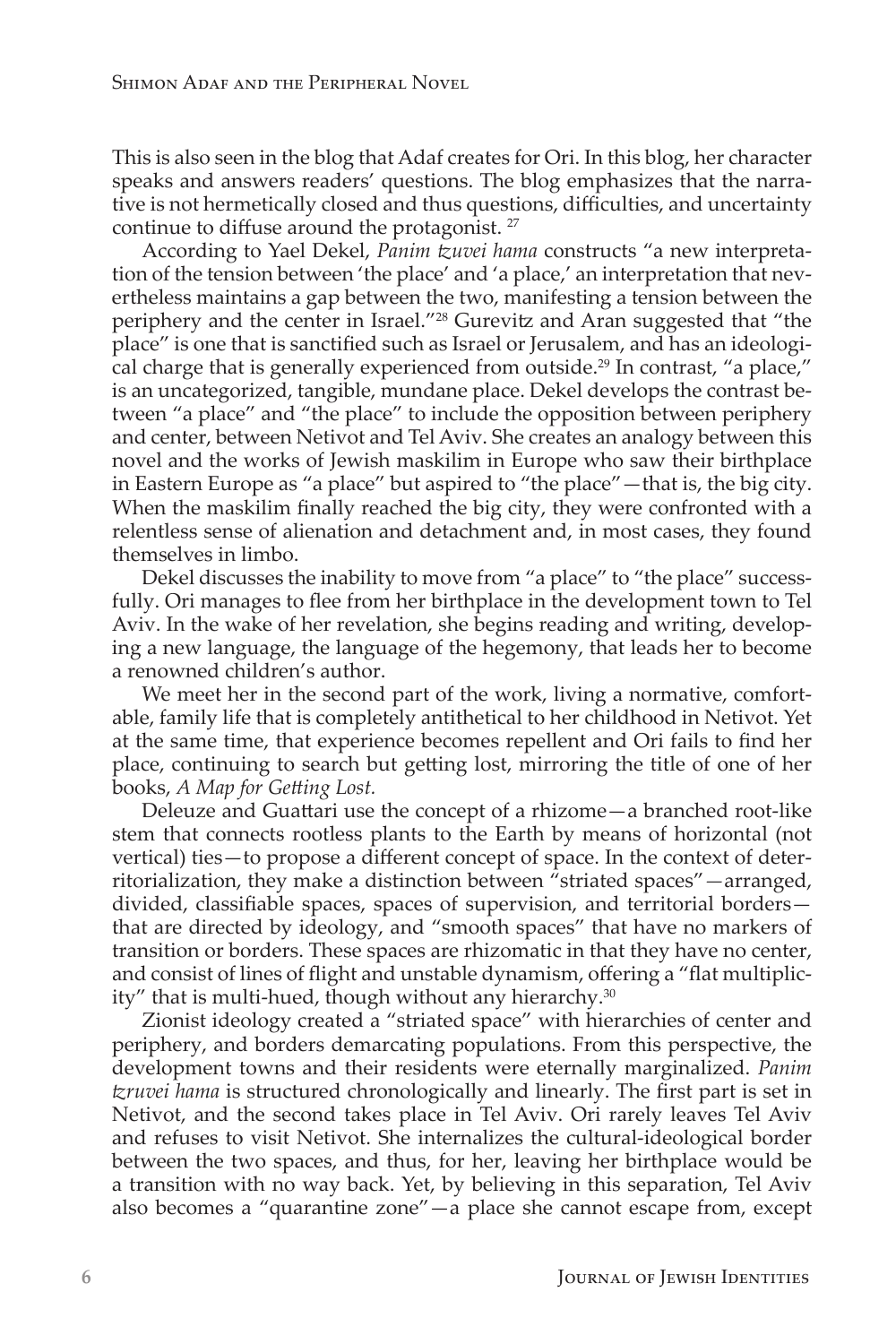by entering a world of literary fantasies. In *Mox Nox,* however, the culturalideological border is treated differently.

#### **Choosing a Nomadic Existence in** *Mox nox*

*Mox nox* is constructed from two narratives: the first is the childhood narrative describing a sixteen-year-old protagonist living in a small development town. During the summer vacation, he is sent to work in the factory where his strict religious father works. The young man is torn between his need to work and his gratitude to his father, his incapability for physical labor, and his attraction to books and languages. The book's title is in Latin, the language he is teaching himself: *Mox nox* means "night is approaching." The young protagonist befriends R., the factory secretary who, according to rumor, is having an affair with the his father. She understands his difficulties and helps him get an education.

The second narrative portrays the protagonist as an adult. He is now an author who supplements his income by running workshops for affluent older women. Biographically, the protagonist of *Mox nox* has much in common with that of *Panim tzruvei hama*. Both fled from a development town and have become successful writers in the big city. In *Panim tzruvei hama,* however*,* the protagonist writes fantasies for children and teenagers, whereas the protagonist in *Mox nox* writes for adults and teaches creative writing to adults.

Other differences have to do with the structure of the narratives. *Panim tzruvei hama* is written in the third person, but *Mox Nox* is written in the first person, and is closer to the biography of Shimon Adaf, who was born in Sderot and relocated to Tel Aviv. In *Mox nox* the narrative is not chronologically structured, but rather forms a dialogue between times and spaces.

Like *Panim tzruvei hama*, *Mox Nox* depicts a brutal childhood landscape: "Plants and flowers almost never raised their heads, factories stretched out, coarse concrete houses, and steel, the distant hum of traffic, faded."<sup>31</sup> The city's infrastructure is neglected:

The town is a patchwork, donations from private philanthropists or diaspora Jews were turned into eruptions of flowery green corners, painted concrete walls casting their shadows, wooden bowers for the recreation of the inhabitants, the calculated work of benches and shadow giving palm trees, cracked villas in the background, unraveled walls.<sup>32</sup>

The factory that the young protagonist is sent to is an uninviting place:

The smell of the welders' garage hit my face as I entered; the scorched metal screaming as its singes the water used to cool it, the sweet heavy smell of oil burning my nostrils, other cold scents, of iron waiting to be forged, iron poles, cigarette fumes slowly moving through the air from the abandoned yard peeking from the other side, smoking was prohibited in the welding space with the flammable melding gases, oh, and the smell of fire, not burn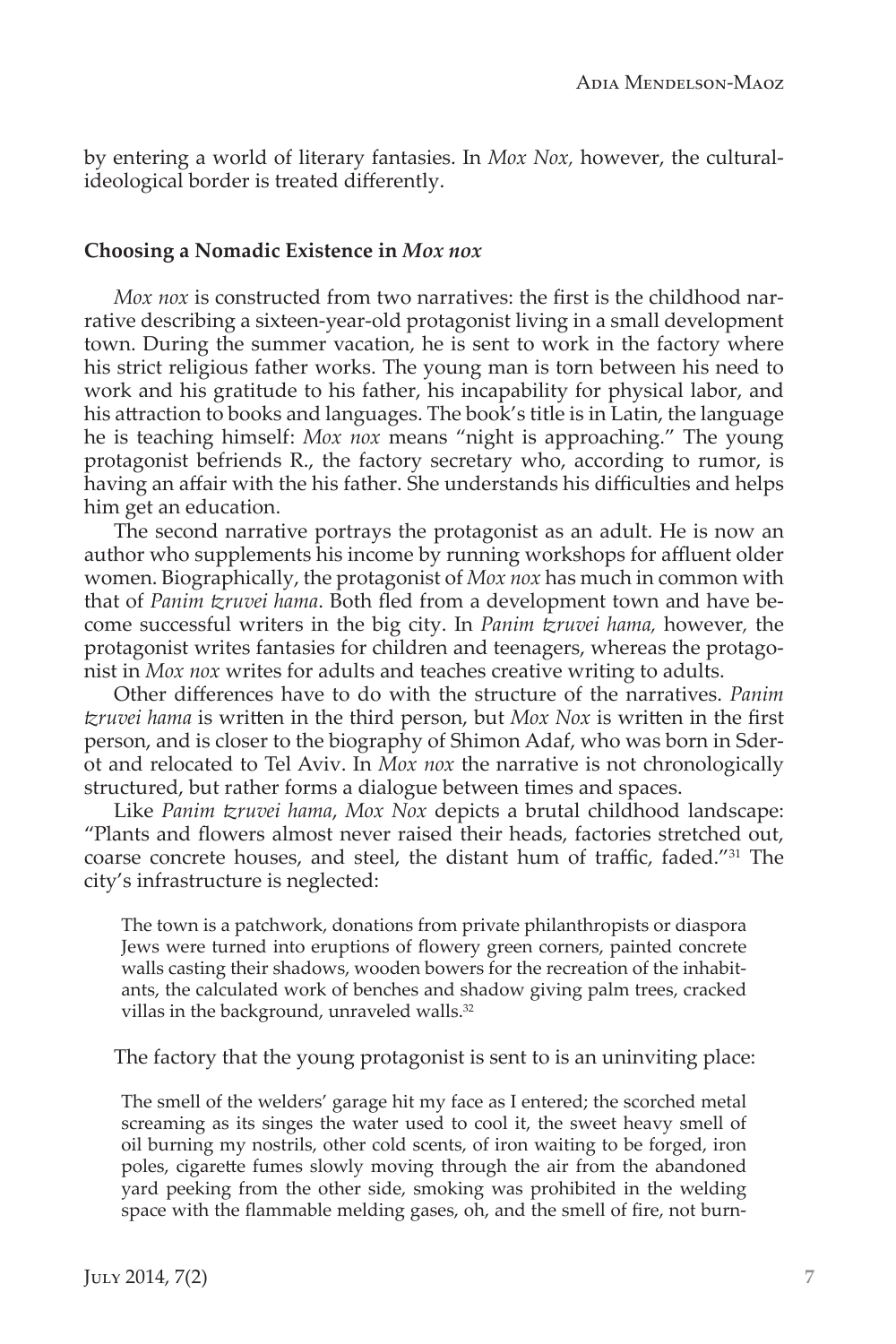SHIMON ADAF AND THE PERIPHERAL NOVEL

ing, the exact smell of the flame, the smell of man, a pack-like presence of bodies with a sickening earthly perspiration.<sup>33</sup>

The town is presented as an undesirable location, like a prison that is virtually impossible to escape from, although escape is a prerequisite for success. The protagonist's older sister flees the town and when the child narrator feels abandoned, their mother comments "you're a strong boy, a man; you'll find your way out."<sup>34</sup>

The secretary, R. wants to leave, but fails to do so. She knows that geographical changes are not enough, because even if people leave the town and live elsewhere, the suffocating space of childhood cannot be uprooted. She expresses this belief in a poem:

A new land will not be found by you, a new sea will not spread before your feet the city will follow you, you will sojourn the same streets. In the same neighborhoods you will grow old turn gray and go with the houses. you will always reach this city. For another you will yearn for you there is no ship, no path. since you destroyed your life here in this forsaken corner, this is how they slipped through your fingers through all the world.<sup>35</sup>

As in *Panim tzruvei hama*, the adult narrator moves to Tel Aviv but fails to find his place in the new urban setting. In the narrative of the present, the adult protagonist is living in an Arab suburb of a big city, apparently Jaffa. His house is foreign to him, as are the other people living there:

I stand in front of the apartment door, place the bags on the floor, the key fumbles in the lock, the lock pins are worn-out, either from rust or violent handling, the metal is tired, almost broken, I walk in, the light that I leave when I exit, humming neon tubes, even during the midday hours, imbues the space with unworldly glory, I have entered an alien abode.<sup>36</sup>

He walks alone; though familiar with the city, he never feels part of it.

Adaf describes the hierarchy of space in Israeli geography in terms of a new diaspora:

In the Promised Land, the diaspora continues cautiously and securely flourishing like a lethal virus, and time after time pockets of diaspora are created in the Israeli reality. I grew up in that sort of quarantine, it is known as Sderot, and my parents were terminally sick with foreignness.<sup>37</sup>

Each of the two novels describes an escape from the margins of the development town, situated in the country's periphery, to the center in Tel Aviv. In both works, the characters escape their hometown only to feel foreign in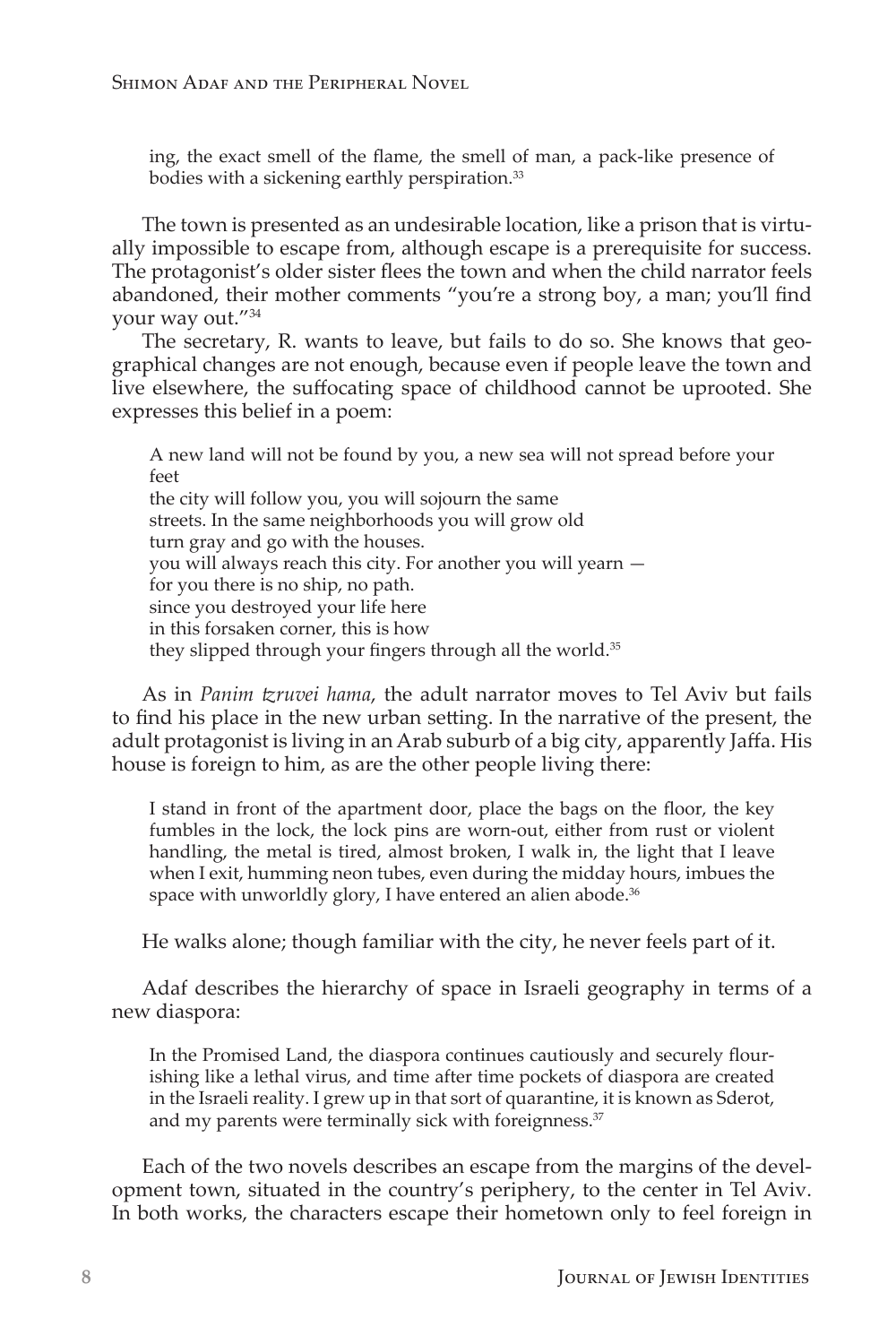the big city. For Ori, leaving Netivot implies complete detachment from the hometown, whereas in *Mox nox* the narrator constantly moves between times and spaces.

Unlike the first, in the second novel the protagonist roams and wanders between the different spaces and renounces their demarcation or hierarchy. He simultaneously belongs and does not belong to either of them. Though he aspires to cut himself off from his hometown, the second part of the work provides a detailed description of his visit there and his relations with his mother and siblings. Again feeling entrapped, unable to move from one space to another, he eliminates borders between the sites, creating a continuous and dynamic route.

Michel de Certeau distinguishes between the concepts of place and space: "the distinction emerges not as a binary opposition but as a relationship of potentiality and realization…while place is 'objectively there,' the constructed cultural given space is what the subject makes of place in order to inhabit it."38 Place is static, while space is created by the subject in a changing context, and is always dynamic. Whereas place can be observed from the outside, space is experienced from within. In de Certeau's words, "in relation to place, space is like a word when it is spoken."39 The distinction between place and space is analogous to that between a map and an itinerary or trajectory, where space is a specific realization of place. Thus, while a map shows lines and borders, the subject's wandering through space may cross borders, and transform them into bridges and thresholds, which generates deterritorialization.

In *Panim tzruvei hama*, the protagonist could not move freely between the spaces, which in Deleuze and Guattari's terms, were "striated." She could only wander between spaces in her fantasy world. Unlike Ori, the protagonist of *Mox nox* lives a nomadic existence, dismantling the borders and constructing a "smooth space." Yet, this rejection of the border has a price, because the rhizome has no hierarchy and makes it impossible to hold on to anything whether land, a genetic code, or a household—anything with a principled definition of what belongs, and what is Other.<sup>40</sup>

Thus, for example, the protagonist does not last in any kind of job:

I worked in almost every possible field, I confess, anything made possible by my lack of a profession; I made a career from a lack of profession, I hated every minute, dishwasher in a restaurant, yes that place in that pedestrian mall, salesman, stock-boy in a computer company, sorting mail at night in the main branch, a receptionist in a communication company, before the cellular revolution, a telemarketer, yes me, working in the archives of a national newspaper, cutting articles, gluing, cataloguing, shoe salesman, writing seminars for students, menial editing jobs.<sup>41</sup>

He does not know the other residents of his building, "does not speak to the neighbors for better or worse,"<sup>42</sup> and remains remote from the human race: "I do not despise the masses, to despise would indicate I feel something towards them, that I am angry or frustrated by their rejection, but I am apathetic,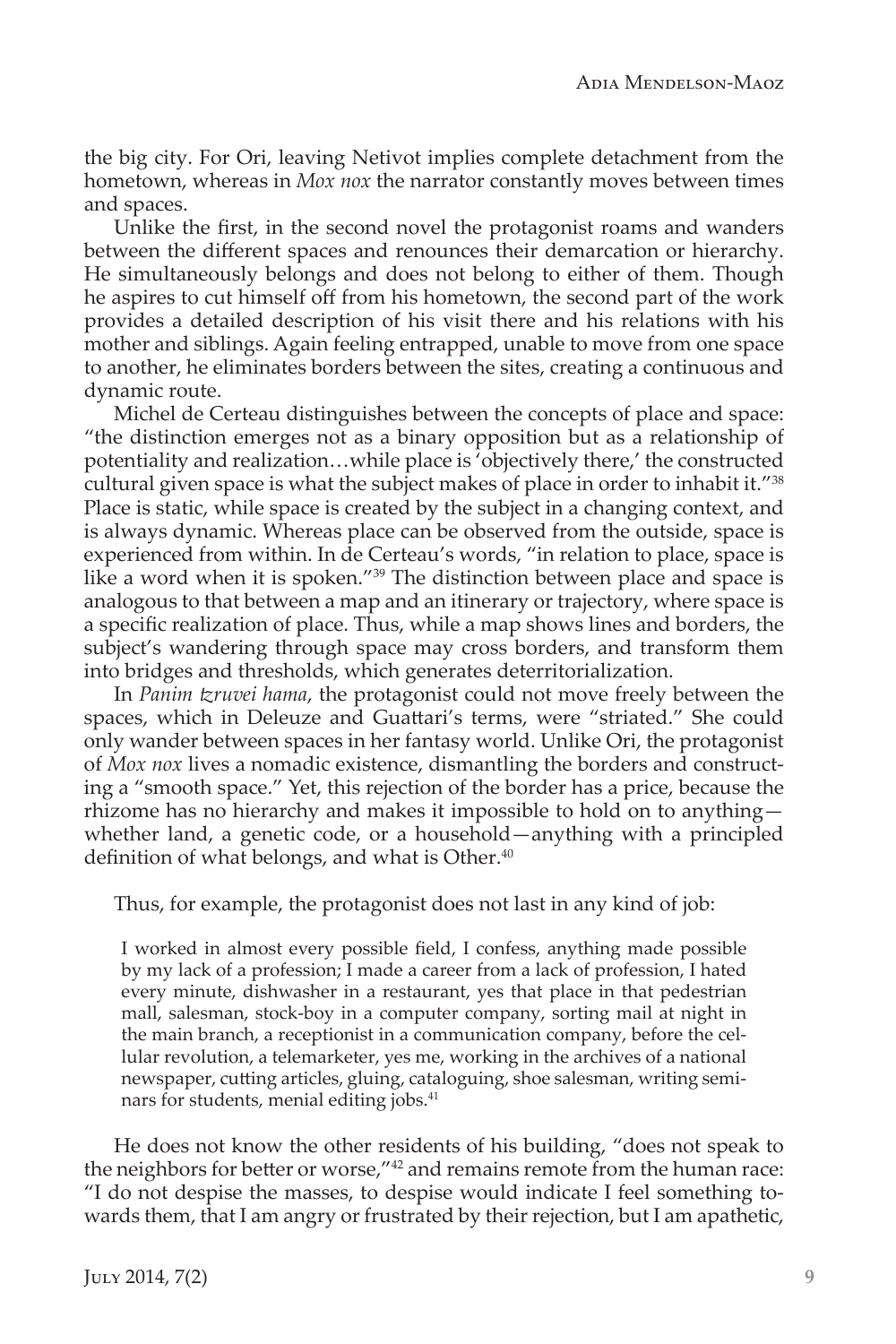SHIMON ADAF AND THE PERIPHERAL NOVEL

they have nothing to say to me, their culture does not have anything to do with me."<sup>43</sup> He enjoys watching events from a distance. For example, he observes the city while riding a bus, providing an extremely detailed description:

I sometimes take buses, the city lines, crossing the urban landscape, along its longitude, along its sides. For no actual reason at all…the air-conditioner in the hot days, and I've mentioned how the air boils, helps. Not during the rush hours, then the solar beasts turn to cattle cars, not to mention death trains with the squeezed paupers, pressed against each other on the way to the day's labor, no, I won't stoop that low. But during the early morning hours, the afternoon, sometimes in the early evening, the sun kisses the shoreline and the light pouring through the window, an ancient polluting radiation. I am known as more than a lonely passenger, I busy myself with something, sometimes wearing headphones, listening to a certain something, when the light human bustle, mostly in the early morning hours that lack the congestion, seeps into it …I gaze out the windows, a tourist in the big city that inhales cell after cell in my flesh, first in the skin, then with its hatred, and the tar, so much tar, determined to remind us that, in its core, being is a matter of stench.… I prefer the suburban lines, moving through slow elaborate airpolluted paths, in heavy traffic almost asleep, yet awake.<sup>44</sup>

He chooses not to belong, can move freely, but only in a condition of nomadism. He is always an outsider. As in Hannah Naveh's words, he exists:

…beyond the consensus and social structures that their owners consider universal. Because he has no aspiration for territorialization, the nomad does not function in the universal roles deriving from those structures: the roles and duties of family and home, social functions and obligations, and the institutions of the nation-state as defined and structured in Western society, that has constructed itself a home attached to a piece of land.45

Interestingly, this nomadism is not only a lifestyle choice but also an aesthetic one since it is articulated in the structure and the style of the novel. The protagonist is a writer who has chosen to write literature that does not target the masses. The book he is writing deviates from a spatial or temporal order, avoids empathy and intimacy (for example, there are no names in the book, no names of people or places, just initials.) It is constructed as a stream, occasionally dotted with periods and commas.46 It does not allow the reader to cling to anything.

In thematic and poetic terms, the book actually adopts the nomadic gaze; it is what Deleuze and Guattari define as "nomadic art." It replaces long-distance vision with close-range vision, thus creating a haptic, tactile space lacking any boundaries or categories.47 Nomadic movement is grounded on the notion that things are subject to a process-based continuing context, with no place for fixation.

In their writings on nomadism and rhizomatic thought, Deleuze and Guattari devote a pivotal place to the question of "becoming" as a means of escaping the territorial system of power (Oedipal, binary, genealogical.) By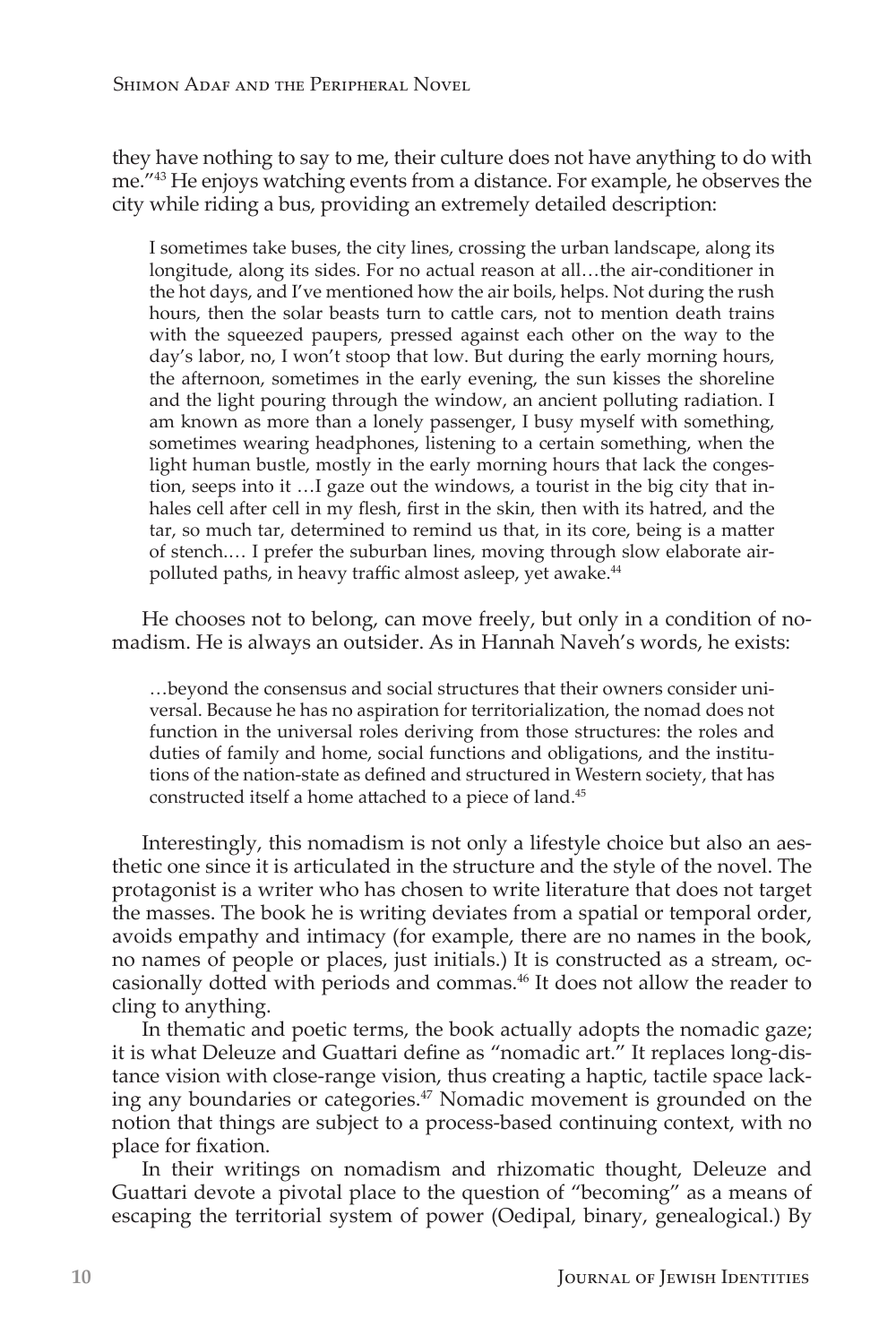replacing the aspiration for a stable, unchanging identity, "becoming" is associated with an identity that develops *ad infinitum.* The absence of fixation of the home, the temporality of borders, and the unending process of becoming,<sup>48</sup> which are only possible in the context of a minority, suggests that "there is no becoming majoritarian; majority is never becoming. All becoming is minoritarian."49

Rosi Braidotti deals with nomadism from a feminist point of view, and associates nomadism and the notion of identity; in that context, she maintains that, "this figuration expresses the desire for an identity made of transitions, successive shifts, and coordinated changes, without and against an essential unity."50 The perception of "becoming," i.e., abandoning aspirations for unity and instead stimulating the desire for a process of infinite becoming, results from the rhizomatic perspective, where there is no center or boundary, and the lines extend everywhere.

The absence of the fixation of the home and the temporality of borders replaces the Zionist ideological aspiration for a stable unchanging identity with the perception of *ad infinitum* "becoming." *Mox Nox* presents an aesthetic alternative that deliberately resists any fixed notion of space and identity. It creates unease in the reader, prompting a never-ending quest, a continuous estrangement. Yet while doing so, it does not allow the hegemonic concepts take over the self-definition of the minority, but rather reveals its struggle for new formations.

While in *Panim tzruvei hama* Shimon Adaf criticizes spatial perception but does not break down barriers, in *Mox Nox* he expresses the implications of his minority status boldly. In the later novel he takes another step in his mission to transform the defined and demarcated Zionist "striated space"—where R. the secretary is unable to leave town and achieve self-fulfillment—into a "smooth space," where the protagonist can move around unhindered. Wandering is the only option for him. It is both a way of life and an art, and it is what subverts the possibility of a fixed identity, the kind of identity that only the hegemonic can enjoy. This kind of nomadism liberates him, but also renders him eternally homeless.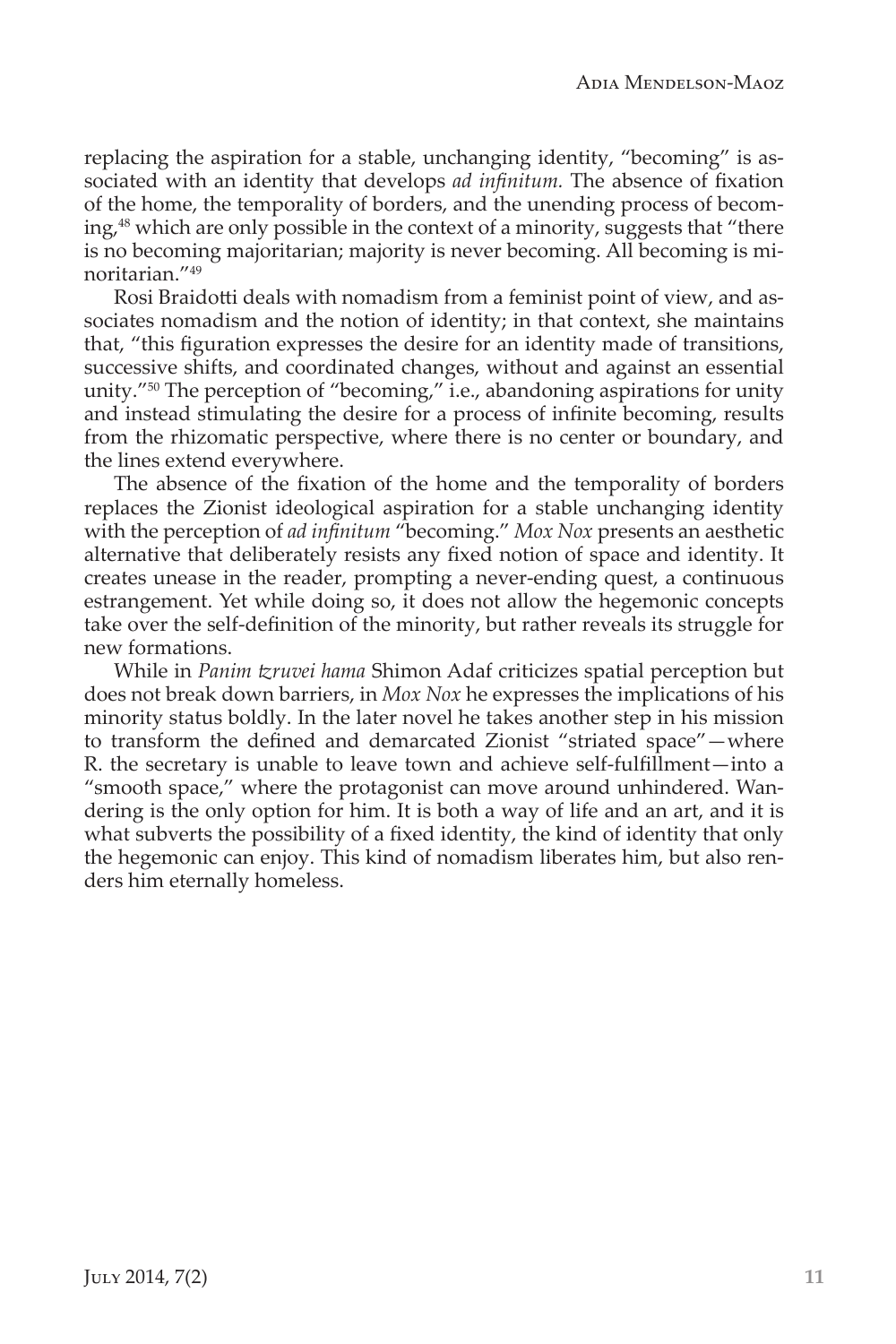### **Endnotes**

- Dvora Cohen, "Aliya u-klita," *Megamot ba-hevra ha-israelit*, ed., E.Ya-ar Z. Shavit (Tel Aviv: The Open University Press, 1995), vol 1, 365–486.
- Ktzia Alon, and Dalia Markovich, "Yalda sh'hora, pere atzil," *Hakivun mizrah* 8 (2004): 10–12. See also, Oz Almog, *The Sabra: The Creation of the New Jew*, trans. H. Watzman (Berkeley: University of California Press, 2000.)
- Shimon Ballas, *Ha-ma-abara* (Tel Aviv: Am oved, 1964.)
- Sami Michael *Shavim ve-shavim yoter* (Tel Aviv: Bustan, 1974), Lev Hakak, Ha-asufim (Tel Aviv: Tamus, 1977.) Translated into English as: *StrangerAmong Brothers* (Los Angeles: Ridgefield Pub. Co., 1984.)
- Batya Shimoni, *Al saf ha-geula* (Or Yehuda: Kinneret, zmora bitan, 2008), 80.
- Shimoni, *Al saf ha-geula,* 256.
- Shimon Ballas, *Tel Aviv mizrah* (Tel Aviv: Bimat kedem, 1998.)
- Albert Suissa, *Akud* (Tel Aviv: Ha'kibbutz ha'meuhad, 1990.)
- Dudu Busi, *Ha-yareach Yarok ba-wadi* (Tel Aviv: Am oved, 2000.)
- Ronit Matalon, *Zarim ba-bait* (Tel Aviv: Ha'kibbutz ha'meuhad, 1992.)
- Shimon Adaf, *Kilometer ve-yomaim lifnei ha-shkia* (Jerusalem: Ketter, 2004), *Halev ha-kavur* (Tel Aviv: A'huzat bait, 2006), *Panim tzruvei hama* (Tel Aviv: Am oved, 2008) and *Mox nox* (Or Yehuda: Kinneret, zmora, bitan, 2011.) *Mox nox was* awarded the Sapir Literary Prize in 2012.
- Transliterated from Hebrew as: "kumi, ori, ki ba orech."
- Adaf, *Panim tzruvei hama*, 14. All literary excerpts have been translated into English by Tamar Gerstenhaber.
- Yosef Oren, "*Panim tzruvei hama*," in: *Tzav kri-a la-safrut ha-israelit* (Rishon Le-zion: Yahad, 2009), 128–143.
- Adaf, *Panim tzruvei hama*, 17.
- Naama Gershi, "Netivot," *Haaretz Literature Supplement,* 796 (May 28, 2008), 16.
- Adaf, *Panim tzruvei hama*, 27.
- Unlike those written by Ron-Feder, which refer to actual books, the series of books on Erela, the fairy detective, is an invention.
- Adaf, *Panim tzruvei hama*, 9.
- Adaf, *Panim tzruvei hama*, 206.
- Adaf, *Panim tzruvei hama*, 210.
- Adaf, *Panim tzruvei hama*, 297.
- Adaf, *Panim tzruvei hama*, 220.
- Gershi, "Netivot."
- Adaf, *Panim tzruvei hama*, 386.
- See Oren, "Panim tzruvei hama."
- See http://blogs.bananot.co.il/showPost.php?blogID=48.
- Yael Dekel, "A Chronotope of Periphery to Center—Between Netivot and Tel Aviv in Adaf's 'Panim tzruvei hama, $''$  (paper presented at the  $25<sup>th</sup>$  annual conference, the Association for Israel Studies, Be-er Sheva, Israel, June 1–3, 2009.)
- Zeli Gurevitz and Gideon Aran, "Al ha'maqom," *Alpayim* 4 (1991): 9–44.
- Gilles Deleuze and Félix Guattari, *A Thousand Plateaus* (Minnesota: University of Minnesota Press, 1987), 488; Mark Bonita and John Protevi, *Deleuze and Geophilosophy* (Edinburgh: Edinburgh University Press, 2004), 154.
- Adaf, *Mox Nox*, 17.
- Adaf, *Mox Nox*, 233–234
- Adaf, *Mox Nox*, 12.
- Adaf, *Mox Nox*, 172.
- Adaf, *Mox Nox*, 216.
- Adaf, *Mox Nox*, 13.
- Shimon Adaf, "Lo yadati she-kol ze sheli," in *Kav ha-shesa,* ed. Rubik Rosenthal (Tel Aviv: Yediot a'hronot, 2001), 187–188.
- Michel de Certeau, *The Practice of Everyday Life* (Berkeley: University of California Press, 1984), 222.
- de Certeau, *The Practice of Everyday Life*, 117.
- Sarit Shapira, *Routes of Wandering,* (Jerusalem: Israel Museum, 1991), 59.